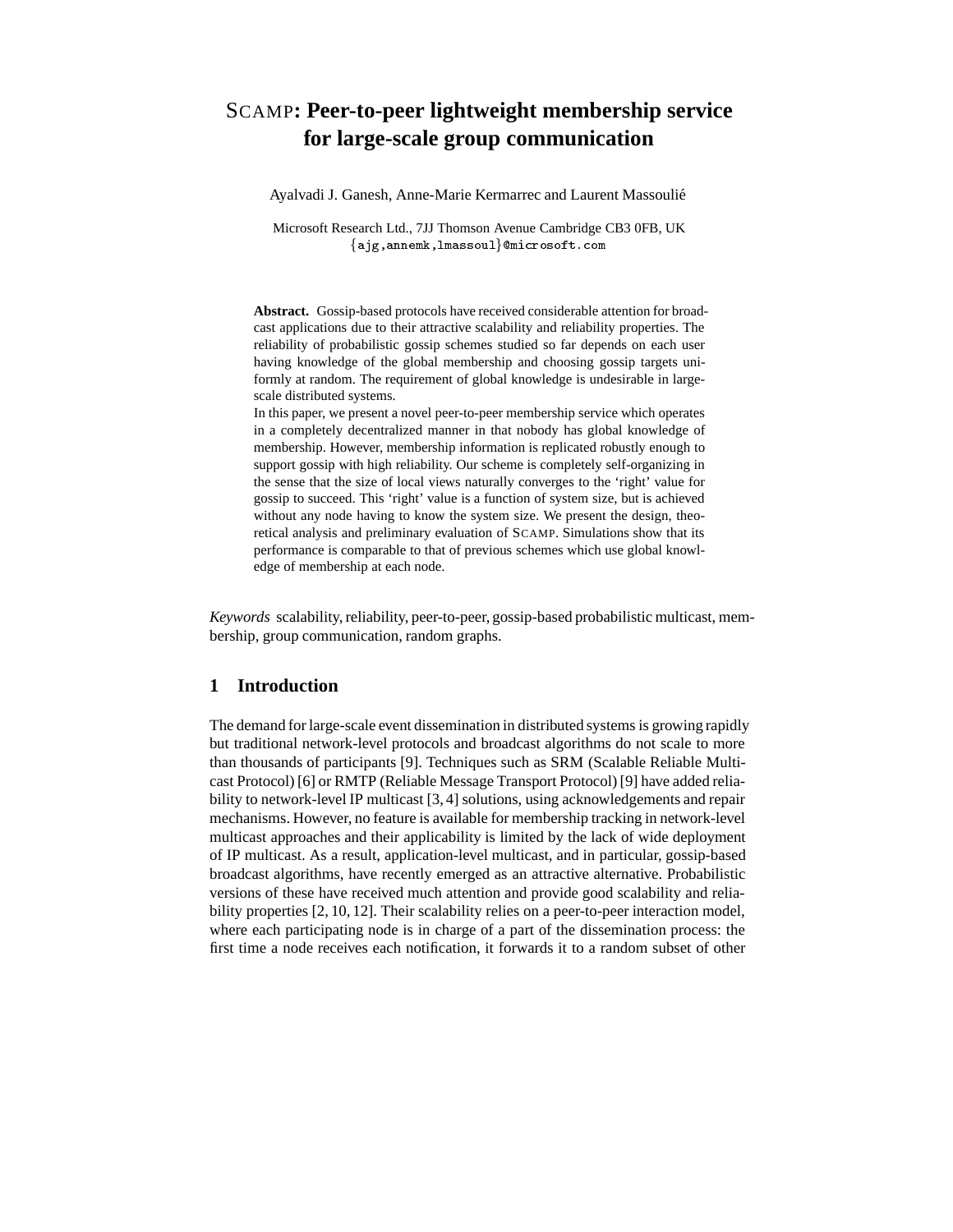nodes (see the next Section for details). The protocols incorporate redundant messages which make them highly resilient to failures.

Though the above gossip-based approaches have proven scalable, they rely on a non-scalable membership protocol: they assume that the subset of nodes is chosen uniformly among all participating nodes, requiring that each node should know every other node. This imposes high requirements on memory and synchronisation, which adversely affects their scalability. This has motivated work on distributing membership management [10, 5] in order to provide each node with a partial random view of the system without any node having global knowledge of the membership.

Our understanding of scalable membership protocol should not be confused with that of [1], [7] where the aim is to provide each member of the group with an accurate and timely global view of the membership. The problem we consider is instead to provide each node with partial membership information which is sufficient to achieve reliable dissemination using a traditional gossip-based protocol. One approach to this issue is presented in [11], where a connection graph called a Harary graph is constructed. Optimality properties of Harary graphs ensure a good trade-off between the number of messages propagated and the reliability guarantees. However, building such a graph requires global knowledge of membership, and maintaining such a graph structure in the presence of arrivals/departures of nodes might prove difficult.

A protocol that does not rely on global knowledge of membership is *Lpbcast* [5]. However, the size of the partial view and the number of gossip targets are fixed *a priori*, which precludes decentralized adaptation to changes in system size.

We seek to provide a fully decentralized membership scheme, which meets the following goals: nodes obtain a partial view that adapts automatically to system size, and the view size is tuned to support gossip-based dissemination. In earlier work [8], we derived the fanout (number of gossip targets) required, as a function of system size, in order to achieve reliability. When the membership management is centralized or distributed among a few servers, the number of participants is easily determined, and the fanout can be adjusted to match reliability requirements. However, in a fully decentralized model, where each node operates with an incomplete view of the system, this is no longer straightforward.

We propose a novel probabilistic scalable membership protocol (SCAMP) aimed at addressing this problem. SCAMP is very simple, fully decentralized and self-configuring. As the number of participating nodes, *n*, increases, we show both analytically and through simulation that the size of local views automatically adapts to the desired value of  $(c+1)$  logn. Here, *c* is a design parameter which specifies the degree of robustness to failures: it follows from [8, Theorem 1] that any proportion of failed links up to  $c/(c+1)$  can be tolerated when the fanout is set to  $(c+1)$  logn. Preliminary evaluation results show that gossip based on the partial views provided by SCAMP is as resilient to failures as gossip based on random choice from a global membership known at each node. SCAMP can potentially be incorporated in existing gossip-based schemes to reduce memory and synchronization overhead due to membership management.

The remainder of the paper is organized as follows. We describe SCAMP in Section 2. The theoretical analysis is presented in Section 3 and simulation results in Section 4. We conclude in Section 5.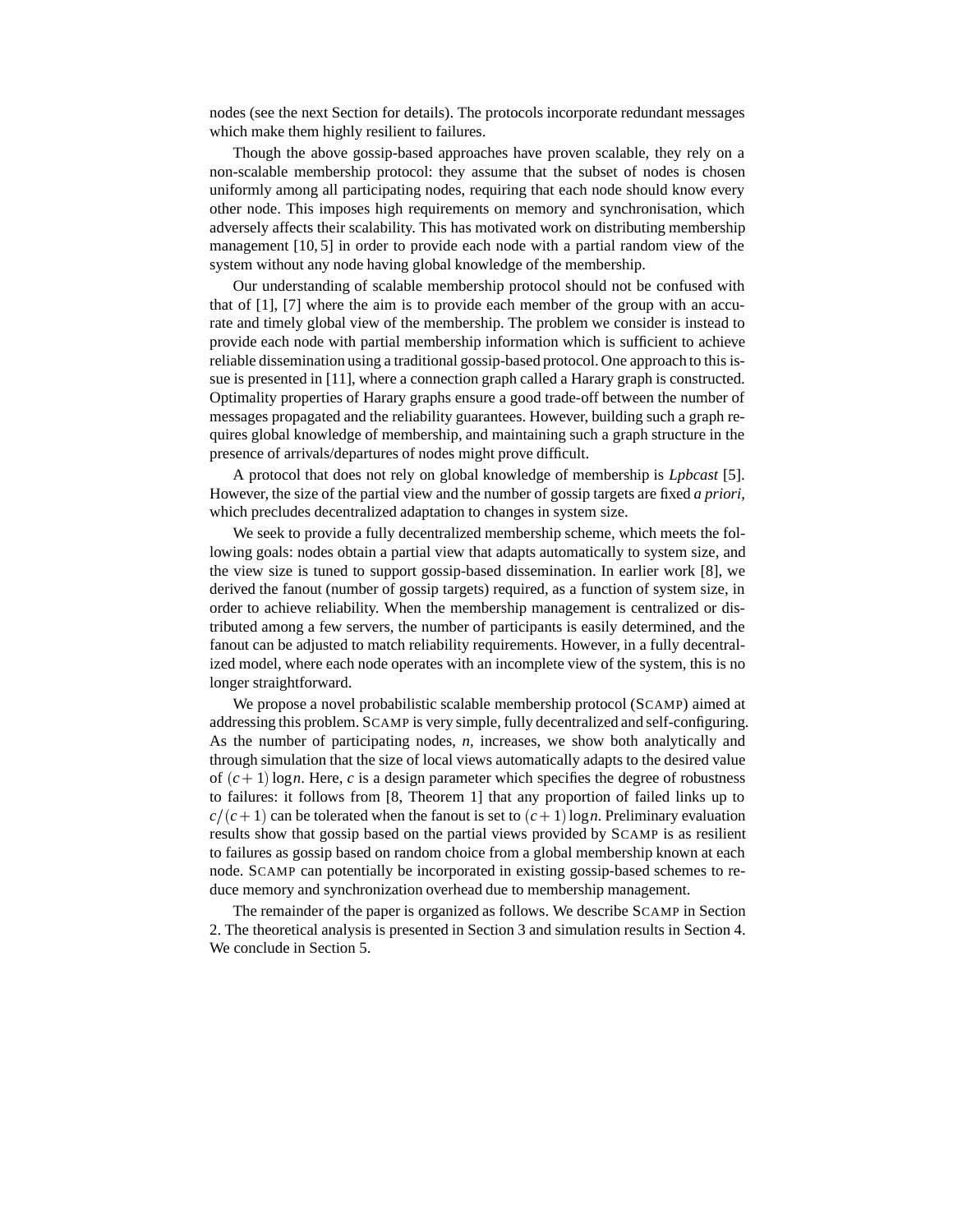# **2** SCAMP**: Peer-to-peer lightweight membership service for large-scale group communication**

In this section we present the system model and the algorithms of SCAMP. The scalability of the algorithm relies on its peer to peer communication model between nodes for both membership management and gossip dissemination. We have designed SCAMP to achieve partial views of just the right size to be resilient to a given fraction of failures. This presupposes that nodes gossip to all nodes in their partial view. They could choose to gossip to a randomly chosen subset instead at the cost of reducing the fraction of failures tolerated.

In gossip-based protocols, notifications are propagated as follows. When a node generates a notification, it sends it to a random subset of other nodes. When any node receives a notification for the first time, it does the same. The question is how large this random subset should be chosen in order for all nodes to receive the notification with high probability. In earlier work [8], we proved the following result. If there are *n* nodes, and each node gossips to  $\log n + s$  other nodes on average, then the probability that everyone gets the notification converges to  $exp(-e^{-s})$ . In other words, there is a sharp threshold at  $\log n$ : the probability of success (everyone receiving the notification) is close to one if each node gossips to slightly more than log*n* nodes and close to zero if each node gossips to slightly fewer than log*n* nodes. We also derived expressions for how the success probability depends on the failure rate of nodes and links.

Previous work on gossip-based protocols has relied on each node having knowledge of the global membership list so that gossip targets can be chosen uniformly at random from all members. In [8], we proposed a scheme whereby a set of servers maintains the global membership list and provides individual nodes with a randomized partial view. Thus, nodes don't all need to have global information, but simply gossip to everyone in their local list. In the present work, we eliminate the need for servers and describe a fully decentralized scheme which achieves the same goals: nodes obtain a randomized partial view of the system, and the size of this view automatically scales correctly with system size, even though no node knows the system size. We now describe the details of this scheme.

#### **2.1 Membership management in** SCAMP

*Subscription* New nodes join the group by sending a subscription request to an arbitrary member. They start with a local view consisting of just the member to whom they sent their subscription request. When a node receives a new subscription request, it forwards the new node-id to all members of its own local view. It also creates *c* additional copies of the new subscription (*c* is a design parameter that determines the proportion of failures tolerated) and forwards them to randomly chosen nodes in its local view. When a node receives a forwarded subscription (2), it integrates the new subscriber in its view with a probability *p* which depends on the size of its view. If it doesn't keep the new subscriber, it forwards the subscription to a node randomly chosen from its local view. The system configures itself towards views of size  $(c+1)\log(n)$  on average, *n* being the number of nodes in the system.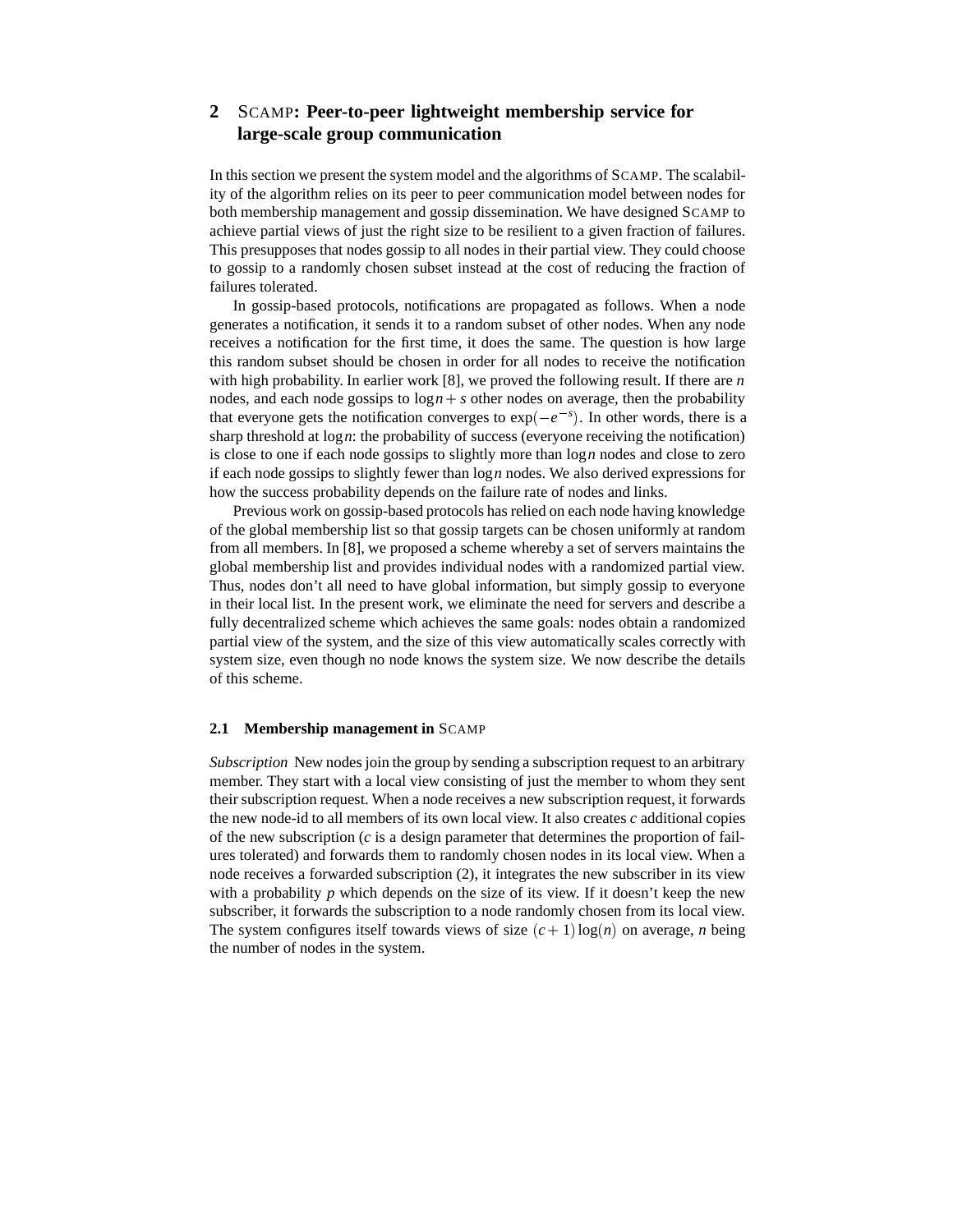Algorithm 1 depicts the pseudo-code for a node receiving a new subscription. Algorithm 2 depicts the pseudo-code for a node receiving a forwarded subscription.

#### **1** Subscription management

Upon subscription(*s*) of a new subscriber

```
{The subscription of s is forwarded to all the nodes of view}
for (i=0; i \lt view Count; i++) do
  {For each node n in View}
  Send(viewi,s,forwardedSusbcription);
end for
{c additional copies of the subscription s are forwarded to random nodes of view}
for (j=0; j < c; j++) do
  randomNode=RandomChoice(view.Count);
  Send(viewrandomNode,s,forwardedSusbcription);
end for
```

| 2 Handling of a forwarded subscription                                                     |
|--------------------------------------------------------------------------------------------|
| {A node receiving a forwarded subscription adds it with the probability $p = 1/(1 +$       |
| size $Of(View)$ ) if it doesn't have it already}                                           |
| {It forwards the subscription to a node randomly chosen in its list if it does not keep it |
| keep=RandomChoiceBetween0and1 ()                                                           |
| keep=Math.Floor((view.Count+1)*keep);                                                      |
| <b>if</b> (keep==0) and $s \notin$ view <b>then</b>                                        |
| view. $Add(s)$ :                                                                           |
| else                                                                                       |
| int i=RandomChoice(view.Count);                                                            |
| $n =$ view[i];                                                                             |
| send(n,s,forwardedSubcription):                                                            |
| end if                                                                                     |

Note that our membership protocol creates a distribution graph which ensures that every node is connected. This implies that, in the absence of failures or unsubscriptions, the dissemination of messages is fully reliable.

*Unsubscriptions* Unsusbcriptions are handled as a gossip message and are disseminated to all members of the group. Any node that has the unsubscribing node in its partial view deletes it on receiving the unsubscription message.

*Recovery from isolation* A node becomes isolated when its identifier is present in no local views because, for example, all nodes holding its identifier have either failed or unsubscribed. Such a node has a substantial probability of remaining isolated for a long time. To overcome this problem, we propose a periodic check mechanism performed by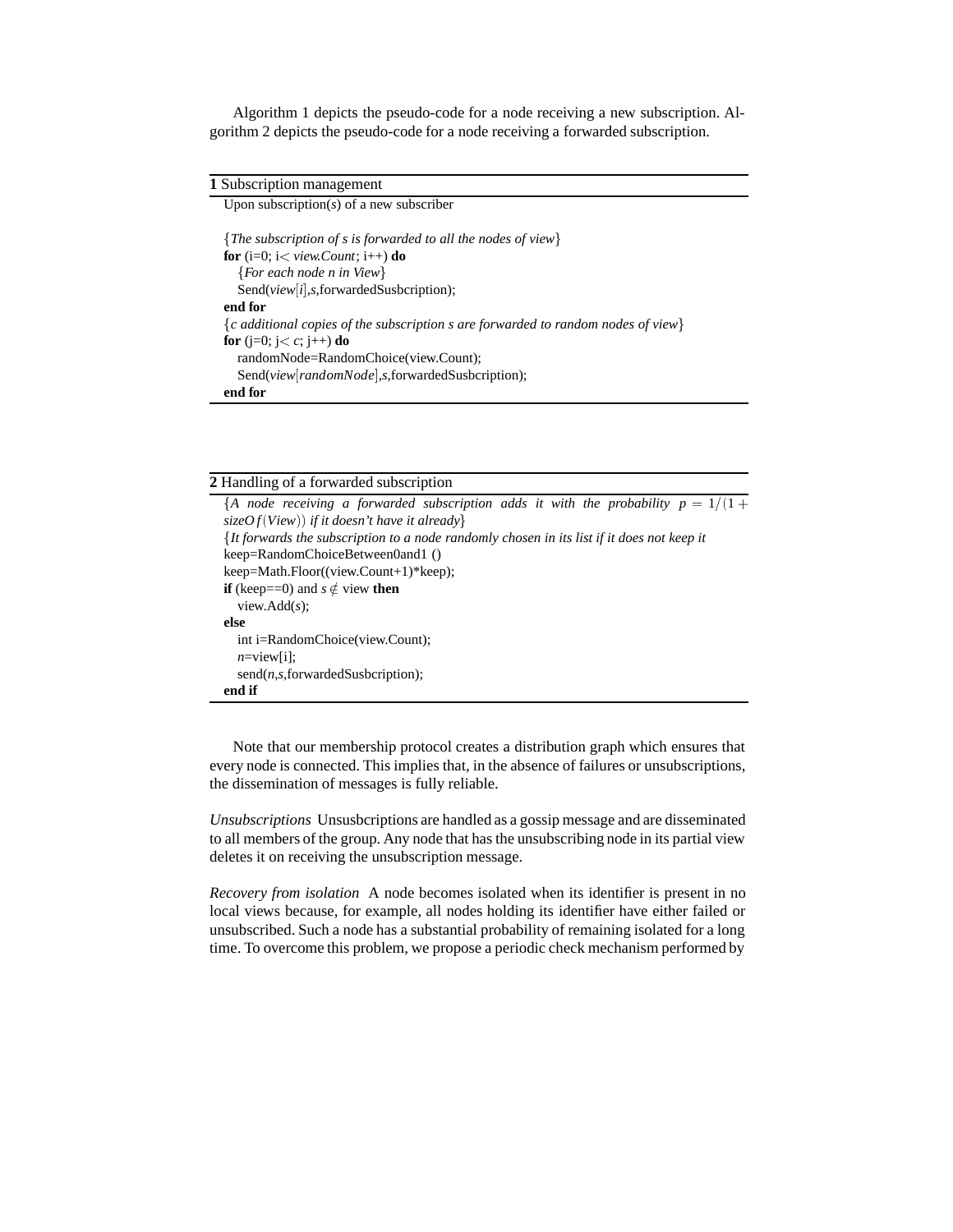isolated nodes. A node which has not received messages for a given period (the period is chosen to be much larger than the average time between messages  $\frac{1}{1}$  will resubscribe through an arbitrary node in its partial view.

### **3 Analysis**

We now present the theoretical analysis of the algorithm described above. We model the system as a random directed graph: nodes correspond to subscribers and there is a directed arc  $(x, y)$  whenever *y* is in the local list of  $x^2$ .

When a new node subscribes, the action of our algorithm is to create a random number of additional arcs, as follows. Suppose there are *n* members already in the group. If the new node subscribes to a node with out-degree *d*, then  $d + c + 1$  arcs are added. The new node has out-degree 1, with list consisting of just the node it subscribed to. The node receiving the subscription forwards one copy of the node-id of the subscribing node to each of its neighbours, and an additional *c* copies to randomly chosen neighbours. These forwarded subscriptions may be kept by the neighbours or forwarded, but are not destroyed until some node keeps them. No node keeps multiple copies of the same subscription. In practice, each node chooses whether to keep a forwarded subscription with probability inversely proportional to the length of its current list. For ease of analysis, we'll assume that new arcs are added by choosing nodes uniformly at random without replacement.

Let  $M_n$  denote the number of arcs when the number of nodes has grown to  $n$ , so that the average out-degree of each node is  $M_n/n$ . We have

$$
EM_n = \left(1 + \frac{1}{n-1}\right) EM_{n-1} + c + 1,
$$

from which we find that  $EM_n \approx (c+1)n \log n$ . If in fact  $M_n = (c+1)n \log n$ , and the arcs are distributed uniformly at random among the nodes, then it was shown in [8, Theorem 1] that the probability of a gossip being successful is very nearly 1 if the link failure probability is smaller than  $c/(c+1)$ . We shall now bound the deviation of the random quantity  $M_n$  from its mean, and show that, with high probability,  $M_n$  is very close to  $(c+1)n \log n$ . In other words, the proposed membership management scheme achieves the desired out-degree with high probability, with no centralized control or even knowledge of the size of the group.

Let  $F_n$  denote the  $\sigma$ -algebra corresponding to the sequence of random graphs created after each of the first *n* nodes joined the group. We shall show that

$$
X_n := \frac{M_n}{n} - \sum_{i=1}^n \frac{c+1}{i}
$$

<sup>&</sup>lt;sup>1</sup> To facilitate this, we ensure that heartbeat messages are sent if no message has been sent within this period.

<sup>&</sup>lt;sup>2</sup> Note that the graph represents the logical relation of membership in local views rather than the physical topology of the underlying network. The validity of the random graph model thus relies on the way in which the membership lists are created and is not dependent on the graph structure of the physical network.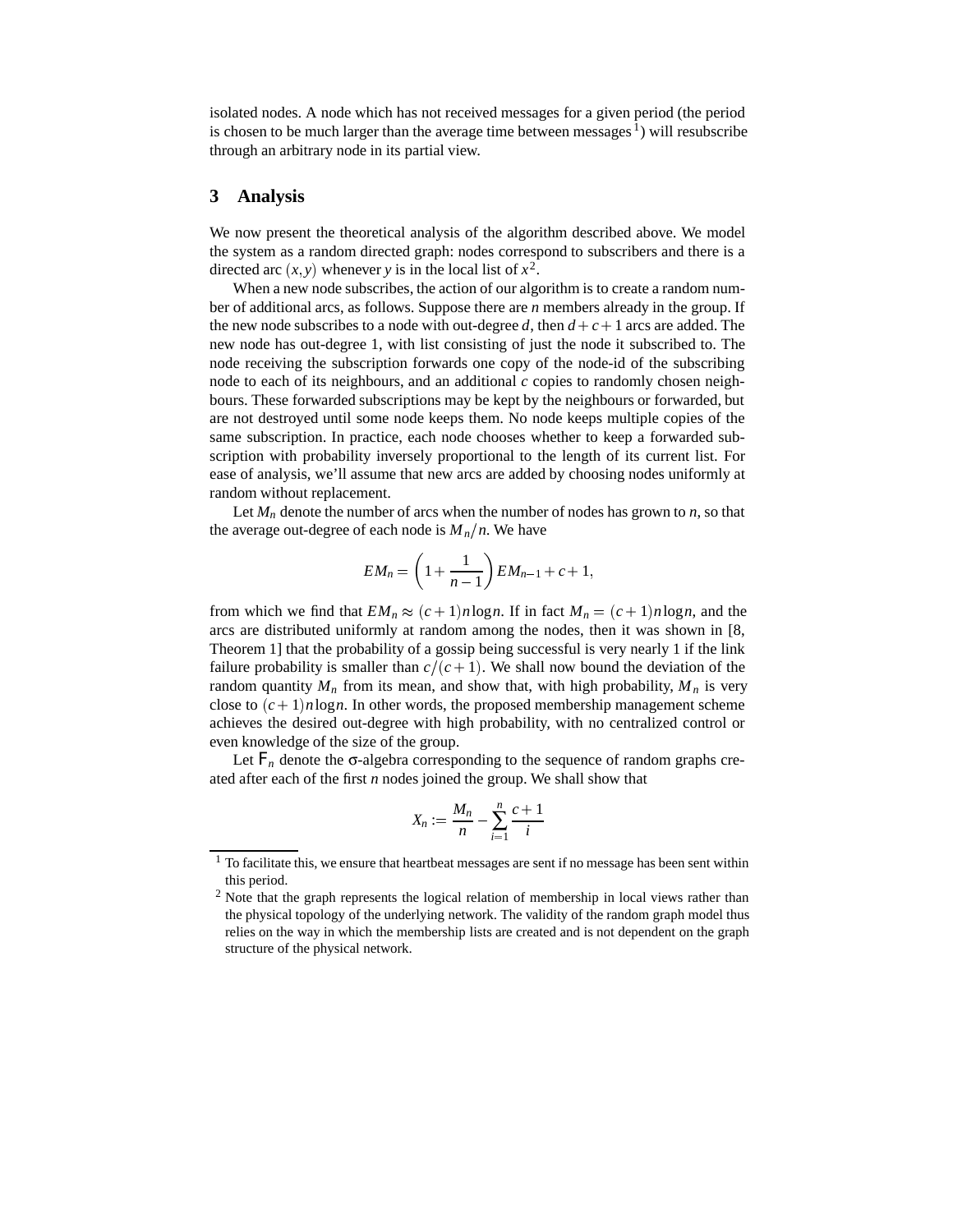is a martingale. By the assumption that new nodes subscribe to a randomly chosen member node, we have

$$
E[M_{n+1}|F_n] = M_n + \frac{M_n}{n} + c + 1,
$$

from which it follows that  $E[X_{n+1}|F_n] = X_n$ , i.e.,  $X_n$  is a martingale. We now estimate its variance.

Let  $\pi_n$  denote the empirical distribution of node out-degrees conditional on  $F_n$ . The subscription goes to a random node whose out-degree, denoted  $d_n$ , is a random draw from  $\pi_n$ . Now,  $d_n + c$  copies of the subscription are forwarded, and are eventually kept by nodes chosen uniformly at random (without replacement)<sup>3</sup>. Let  $d_1, \ldots, d_{d_n+c}$  denote the out-degrees of these nodes. The new empirical distribution is

$$
\pi(n+1) = \frac{n}{n+1}\pi(n) + \frac{1}{n+1}\left(\delta_1 + \sum_{k=1}^{d_n+c} (\delta_{d_k+1} - \delta_{d_k})\right),\tag{1}
$$

where  $\delta_k$  denotes unit mass at *k*. Let  $f_n$  and  $v_n$  denote the expected mean and second moment of  $\pi_n$ , which is a random probability distribution. Let  $h_n = E[d_i d_j]$  where  $d_i$ and  $d_i$  are the out-degrees of two distinct nodes chosen uniformly at random. Let  $w_n$ denote the expected second moment of the total number of edges, *M <sup>n</sup>*.

Observe that  $M_{n+1} = M_n + 1 + (d_n + c)$ , and so  $(n+1)f_{n+1} = nf_n + 1 + f_n + c$ , i.e.,

$$
f_{n+1} = f_n + (c+1)/(n+1)
$$
 (2)

Moreover,

$$
w_{n+1} = w_n + E[d_n^2 + 2(1+c)d_n + (1+c)^2] + 2(1+c)E[M_n] + 2E[d_nM_n]
$$
  
=  $w_n + v_n + 2(1+c)f_n + (1+c)^2 + 2(1+c)nf_n + 2\sum_{i=1}^n E[d_nd_i]$   
=  $w_n + 3v_n + 2(n-1)h_n + 2(1+c)(n+1)f_n + (1+c)^2$ .

We also have from (1) that

$$
v_{n+1} = \frac{1}{n+1} E\left(1 + \sum_{i=1}^{d_n + c} (d_i + 1)^2 + \sum_{i=d_n + c+1}^{n} d_i^2\right)
$$
  
= 
$$
\frac{1}{n+1} \left(1 + \sum_{i=1}^{n} E[d_i^2] + 2E \sum_{i=1}^{d_n + c} d_i + d_n + c\right)
$$
  
= 
$$
\frac{1}{n+1} (1 + nv_n + 2E[d_1d_n] + 2cE[d_n] + E[d_n] + c)
$$
  
= 
$$
\frac{n}{n+1} v_n + \frac{2}{n+1} h_n + \frac{2c+1}{n+1} f_n + \frac{c+1}{n+1}.
$$

<sup>&</sup>lt;sup>3</sup> In fact, our algorithm stores subscriptions preferentially in nodes with smaller out-degree. Ignoring this increases the variance of out-degrees and so the conclusions from the analysis presented here are expected to hold *a fortiori* for our algorithm.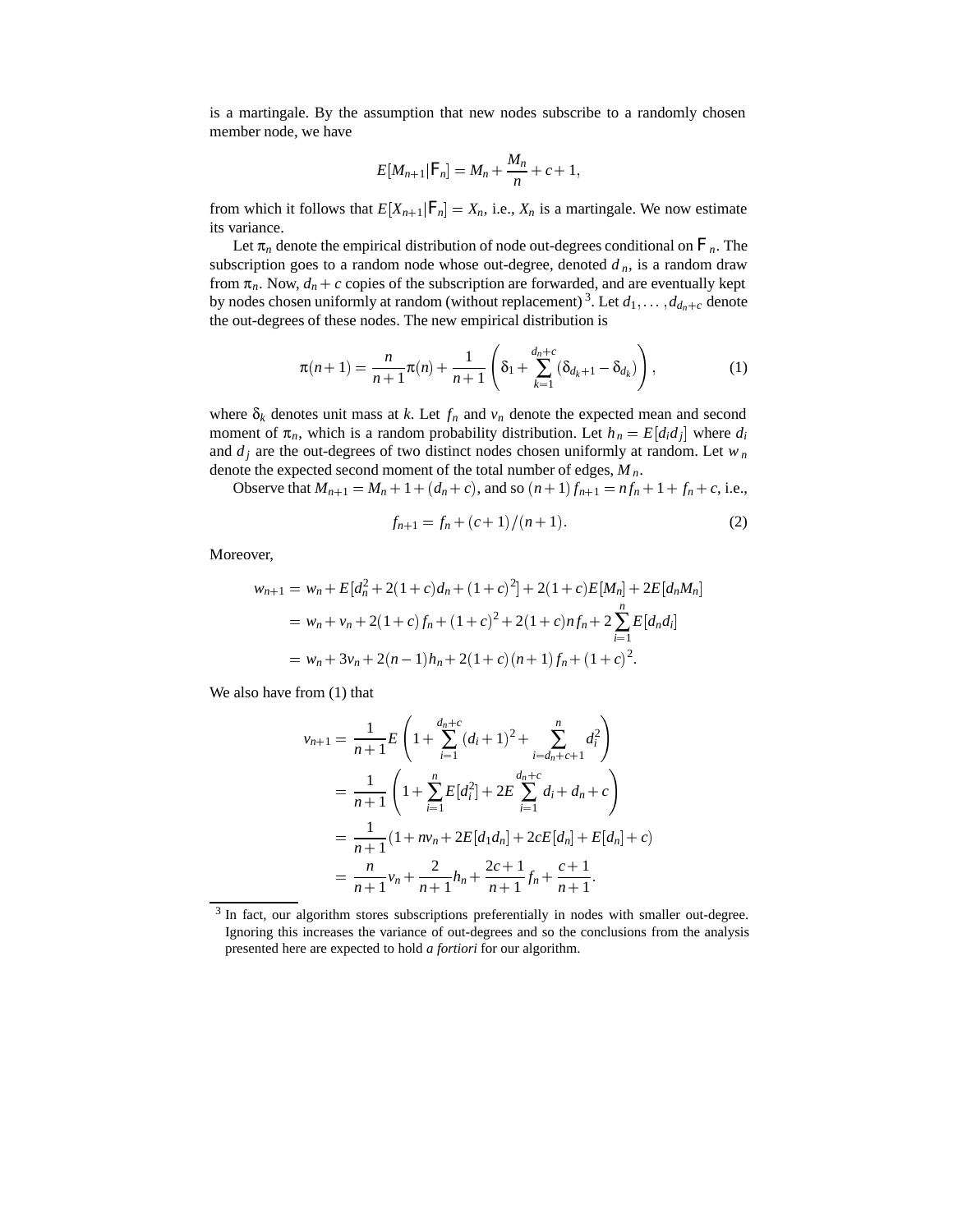We can eliminate  $h_n$  from the two equations above using the fact that

$$
w_n = E[M_n^2] = E[(\sum_{i=1}^n d_i)^2] = nv_n + n(n-1)h_n,
$$

from which it follows that

$$
h_n = \frac{w_n - n v_n}{n(n-1)}.
$$

Substituting this above and simplifying, we get the recursions:

$$
w_{n+1} = \left(1 + \frac{2}{n}\right)w_n + v_n + 2(1+c)(n+1)f_n + (1+c)^2\tag{3}
$$

$$
v_{n+1} = \frac{n-2}{n-1}v_n + \frac{2}{(n-1)n(n+1)}w_n + \frac{2c+1}{n+1}f_n + \frac{c+1}{n+1}.
$$
 (4)

Let  $\gamma_n = w_n - n^2 f_n^2$  denote the variance of  $M_n$ , and let  $\eta_n = v_n - f_n^2$  denote the expected variance of the random distribution  $\pi_n$ . From the above, we obtain the following recursions for γ*<sup>n</sup>* and η*n*:

$$
\gamma_{n+1} = \left(1 + \frac{2}{n}\right)\gamma_n + \eta_n,\tag{5}
$$

$$
\eta_{n+1} = \frac{n-2}{n-1}\eta_n + \frac{2}{(n-1)n(n+1)}\gamma_n + \frac{1}{n+1}(f_n^2 - f_n) + \frac{c+1}{n+1} - \left(\frac{c+1}{n+1}\right)^2.
$$
 (6)

Iterating (5), we obtain the expression

$$
\gamma_n = n(n+1) \sum_{k=0}^{n-1} \frac{\eta_k}{(k+1)(k+2)}.
$$
\n(7)

We substitute this in (6) and use straightforward bounds to obtain the inequality

$$
\eta_{n+1} \le \frac{n-2}{n-1} \eta_n + \frac{2}{n-1} \sum_{k=0}^{n-1} \frac{\eta_k}{(k+1)(k+2)} + \kappa \frac{\log^2 n}{n},\tag{8}
$$

valid for all  $n \ge 2$ , where  $\kappa$  is a suitably chosen constant (the expression for  $f_n$  entails for instance that  $\kappa = 3(c+1)^2 + (c+1)/\log^2 2$  would suffice).

We now establish the following result.

**Lemma 1.** *There exists a constant R*  $> 0$  *such that, for all n*  $\geq 2$ *,* 

$$
\eta_n \le R \log^2 n. \tag{9}
$$

**Proof:** Assume that we have found a constant *R* such that the desired inequality is satisfied for all *k* in the range  $\{2, \ldots, n\}$ . In view of (8), we obtain

$$
\eta_{n+1} \le R \log^2 n - \frac{R}{n-1} \log^2 n + \frac{2R}{n-1} \sum_{k \ge 2} \frac{\log^2 k}{(k+1)(k+2)} + \frac{\eta_0 + \eta_1}{n-1} + \kappa \frac{\log^2 n}{n}.
$$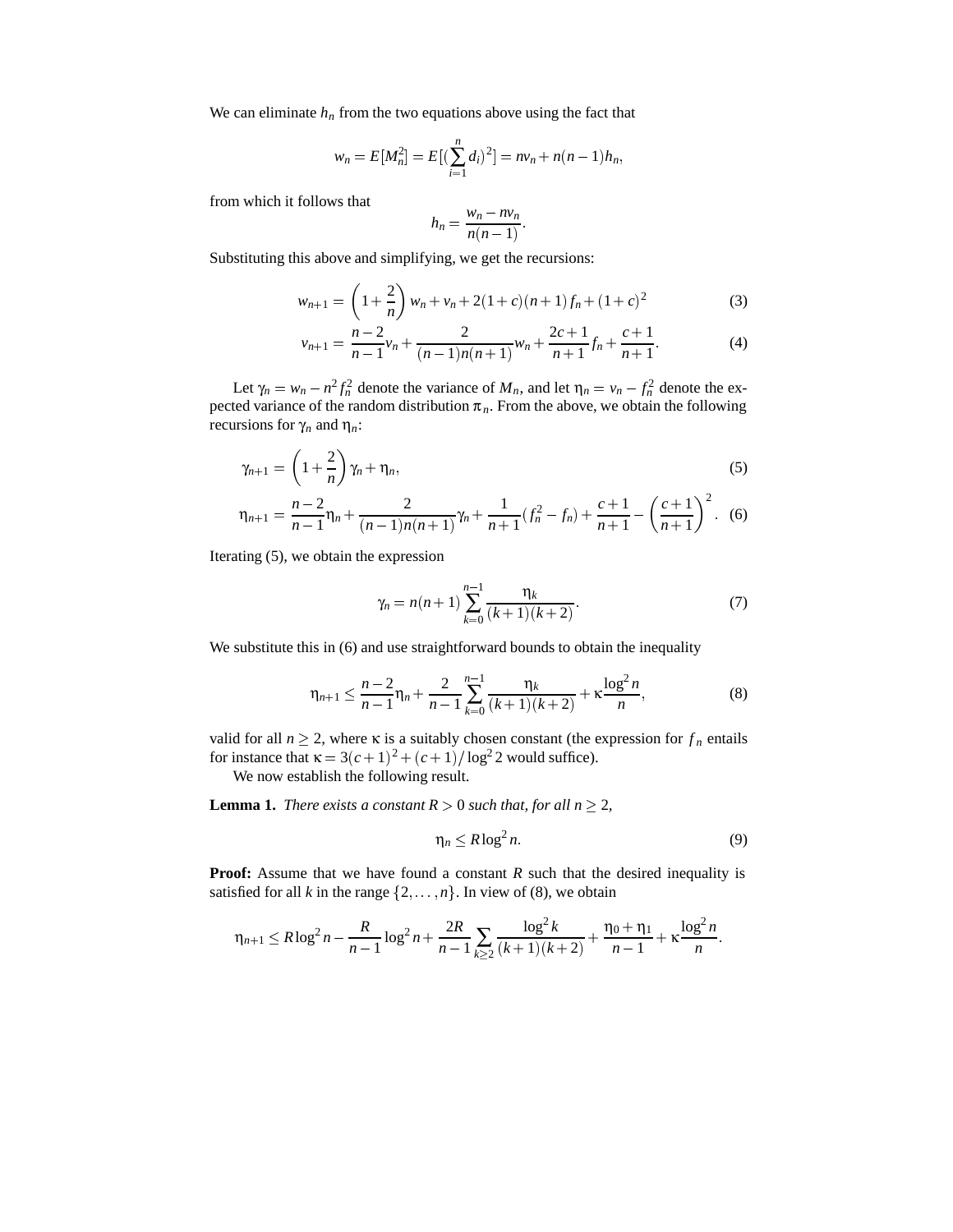Splitting the second term into two halves, and introducing the notation

$$
C = 2\sum_{k\geq 2} \frac{\log^2 k}{(k+1)(k+2)},
$$

we obtain

$$
\eta_{n+1} \le R \log^2 n + (\kappa - R/2) \frac{\log^2 n}{n} + \frac{1}{n-1} (R(C - \frac{\log^2 n}{2}) + \eta_0 + \eta_1).
$$

From this last equation, we see that the induction hypothesis carries over to  $n + 1$ , provided the inequalities  $R \geq 2\kappa$  and  $R(C - \log^2 n/2) + \eta_0 + \eta_1 \leq 0$  hold. Let  $n_0$  be the smallest index  $k \ge 2$  such that  $\log^2 k/2 - C > \eta_0 + \eta_1$ .

We are now ready to choose the constant *R*. A suitable choice will be

$$
R = \max \left( \max_{2 \leq k \leq n_0} \left( \eta_k / \log^2 k \right), 2\kappa, 1 \right).
$$

Indeed, taking *R* larger than  $\max_{2 \le k \le n_0} (\eta_k / \log^2 k)$  ensures that the induction hypothesis is satisfied in the range  $k = 2, ..., n_0$ . Taking it larger than  $2\kappa$  ensures that the first inequality we need to check in order to use induction is satisfied ; taking it larger than 1 ensures that, for  $n \ge n_0$ , the second inequality  $R(c - \log^2 n) + \eta_0 + \eta_1 \le 0$  is also satisfied, hence we can use induction from  $n_0$  onwards.

**Corollary 1.** *There exists a constant*  $R' > 0$  *such that, for all n*  $> 1$ *,* 

$$
\gamma_n \le R' n^2. \tag{10}
$$

Proof: Combining (7) and (9) yields

$$
\gamma_n \leq 2n^2 \left( \eta_0 + \eta_1 + R \sum_{k \geq 2} \frac{\log^2 k}{(k+1)(k+2)} \right),
$$

from which the claim of the corollary follows if we choose  $R' = 2(\eta_0 + \eta_1 + RC)$ , where the constant  $C$  is as in the proof of the previous lemma.

We now obtain from this corollary that  $\text{Var}(X_n) = \text{Var}(M_n)/n^2 \le R'$  for all *n*. As a consequence, the martingale  $X_n$  is uniformly integrable, and by the martingale convergence theorem, it converges almost surely to a finite random variable  $X_{\infty}$  as  $n \to \infty$ . In other words, the mean out-degree  $M_n/n$  is close to the target value of  $(c+1)\log n$  in the precise sense that their difference converges to a finite random variable (not growing with *n*) as  $n \to \infty$ . Thus, we finally obtain from Theorem 1 of [8] that gossip in the resulting random graph reaches all participants with high probability provided the proportion of failed links is smaller than  $c/(c+1)$ .

### **4 Simulation results**

In this section we present some preliminary simulation results which confirm the theoretical analysis and show the self-organizing property of SCAMP as well as the good quality of the partial views generated. We first study the size of partial views and then provide some results comparing the resilience to failure of a gossip-based algorithm relying on SCAMP for membership management with one relying on a global scheme.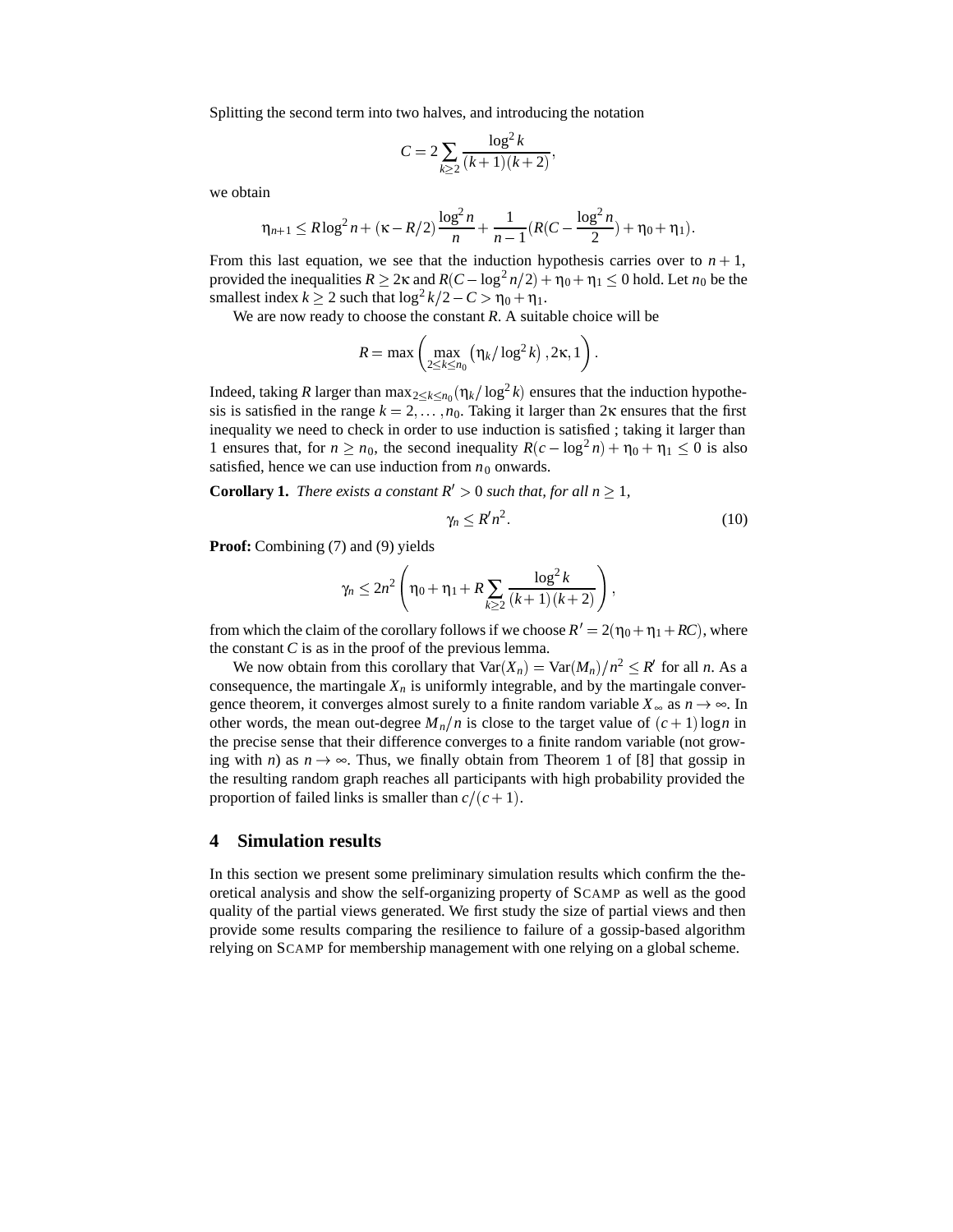#### **4.1 View size**

The first objective of SCAMP is to ensure that each node has a randomized partial view of the membership, of the right size to ensure successful gossip. All experiments in this section have been done with  $c = 0$ , i.e., the objective is to achieve an average view size of  $log(n)$ . Recall that a fanout of this order is required to ensure that gossip is successful with high probability. The key result we want to confirm here is that a fully decentralized scheme as in SCAMP can provide each node with a partial view of size approximately  $log(n)$ , without global membership information or synchronization between nodes.

In Figure 1, we plot the average size of partial views achieved by SCAMP against system size. The figure shows that the average list size achieved by SCAMP matches the target value very closely, supporting our claim that SCAMP is self-organizing. Figure 2 shows the distribution of list sizes of individual nodes in a 5000 node system. The distribution is unimodal with mode approximately at  $log(n)$  ( $log(5000) = 8.51$ ). While analytical results on the success probability of gossip were derived in [8] for two specific list size distributions, namely the deterministic and binomial distributions, we believe that the results are largely insensitive to the actual degree distribution and depend primarily on the mean degree.<sup>4</sup> This is corroborated by simulations.



**Fig. 1.** Relation between system size and average list size produced by SCAMP

#### **4.2 Resilience to failures**

One of the most attractive features of gossip-based multicast is its robustness to node and link failures. Event dissemination can meet stringent reliability guarantees in the

<sup>&</sup>lt;sup>4</sup> The claim has to be qualified somewhat as the following counterexample shows. If the fanout is *n* with probability  $\log n/n$  and zero with probability  $1 - (\log n/n)$ , then the mean fanout is log *n* but the success probability is close to zero. Barring such extremely skewed distributions, we believe the claim to be true. An open problem is to state and prove a suitable version of this claim.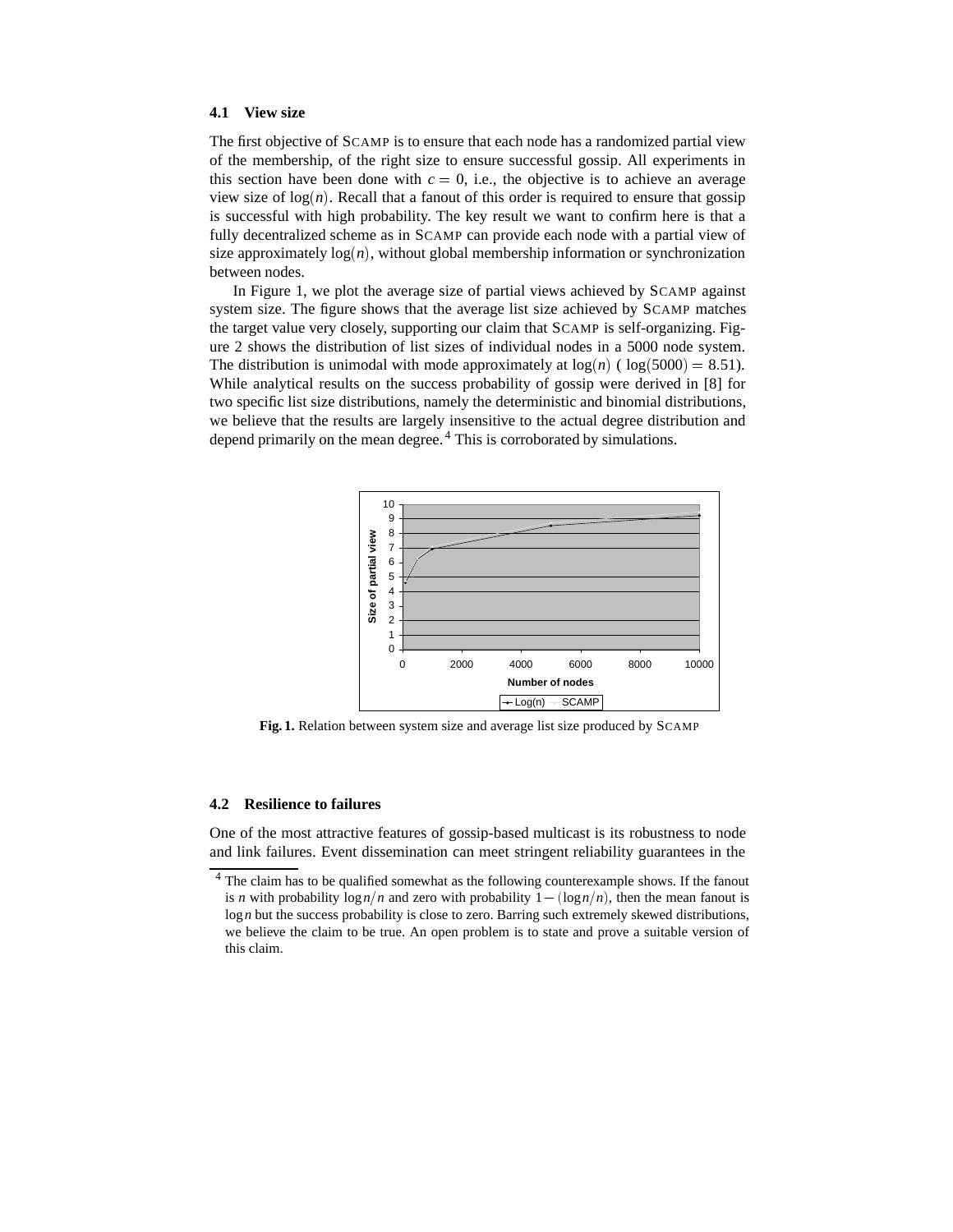

**Fig. 2.** Histogram of list sizes at individual nodes in a 5000 node system

presence of failures, without any explicit recovery mechanism. This makes these protocols particularly attractive in highly dynamic environements where members can disconnect for non-negligible periods and then reconnect.

We compare a gossip-based protocol relying on SCAMP with one relying on global knowledge of membership in terms of their resilience to node failures. Figure 3 depicts the simulation results. We plot the fraction of surviving nodes reached by a gossip message initiated from a random node as a function of the number of failed nodes. Two observations are notable. First, the fraction of nodes reached remains very high even when close to half the nodes have failed, which confirms the remarkable faulttolerance of gossip-based schemes. Second, this fraction is almost as high using SCAMP as using a scheme requiring global knowledge of membership. This attests to the quality of the partial views provided by SCAMP and demonstrates its viability as a membership scheme for supporting gossip.



**Fig. 3.** Resilience to failure in a system of 5000 node system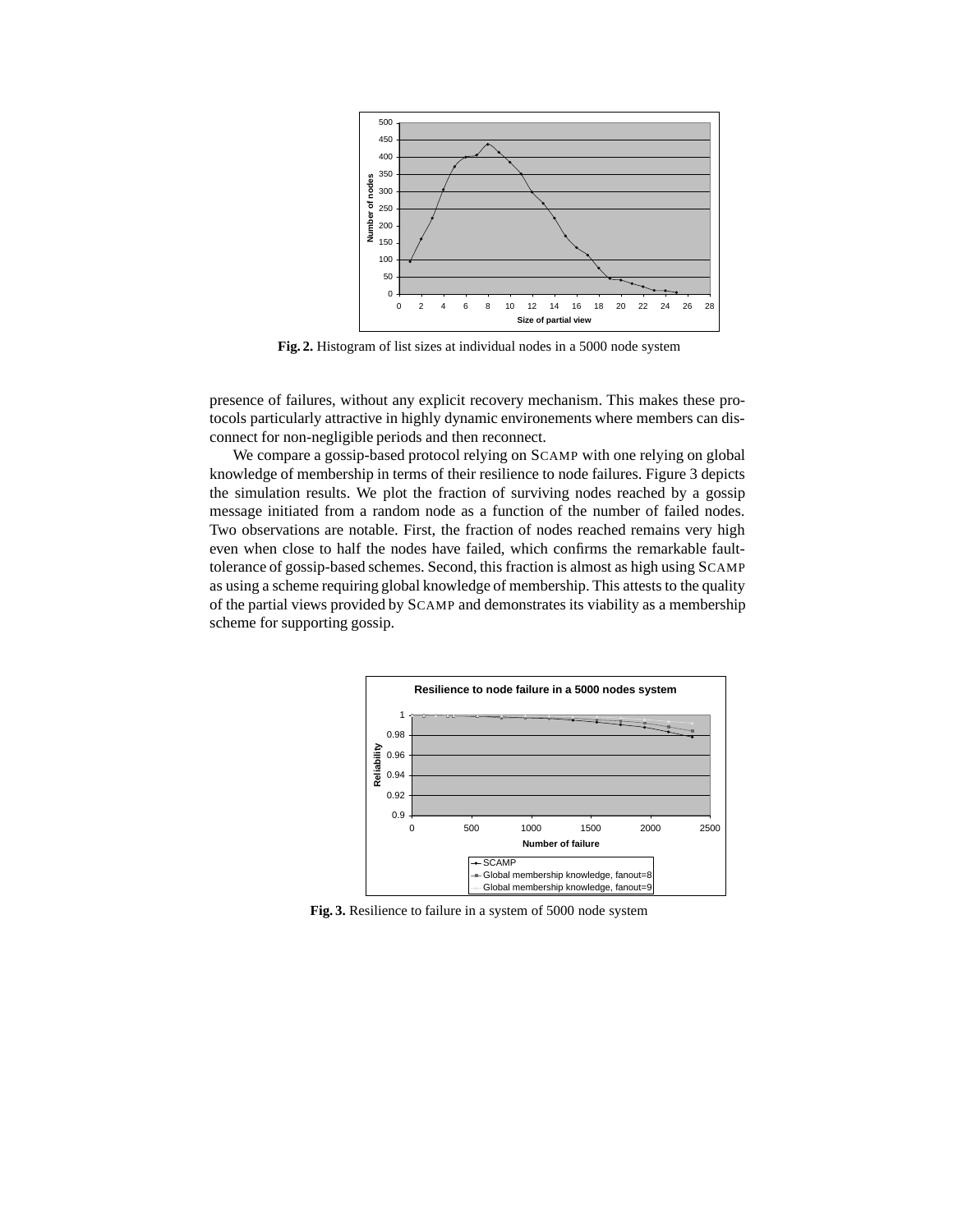# **5 Conclusion**

Reliable group communication is important in applications involving large-scale distributed systems. Probabilistic gossip-based protocols have proven to scale to a large number of nodes while providing attractive reliability properties. However, most gossipbased protocols rely on nodes having global membership information. For large groups, this consumes a lot of memory and generates a lot of network traffic due to the synchronization required to maintain global consistency. In order to use gossip-based algorithms in large-scale groups, which is their natural application domain, the membership protocol also needs to be decentralized and lightweight.

In this paper, we have presented the design, theoretical analysis and evaluation of SCAMP, a probabilistic peer-to-peer scalable membership protocol for gossip-based dissemination. SCAMP is fully decentralized in the sense that each node maintains only a partial view of the system. It is also self-organizing: the size of partial views naturally increases with the number of subscriptions in order to ensure the same reliability guarantees as the group grows. Thus SCAMP provides efficient support for large and highly dynamic groups.

One of the key contributions of this paper is the theoretical analysis of SCAMP, which establishes probabilistic guarantees on its performance. The analysis, which is asymptotic, is confirmed by simulations, which show that a gossip-based protocol using SCAMP as a membership service is almost as resilient to failures as a protocol relying on knowledge of global membership at each node.

Future work includes comparing SCAMP with other membership protocols, and modifying it to take geographical locality into account in the generation of partial views.

### **References**

- 1. T. Anker, G.V. Chockler, D. Dolev, and I. Keidar. Scalable group membership services for novel applications. In Michael Merrit M. Mavronicolas and Nir Shavit, editors, *Networks in Distributing Computing (DIMACS workshop)*, DIMACS 45, pages 23–42. American Mathematical Society, 1998.
- 2. K.P. Birman, M. Hayden, O.Ozkasap, Z. Xiao, M. Budiu, and Y. Minsky. Bimodal multicast. *ACM Transactions on Computer Systems*, 17(2):41–88, May 1999.
- 3. S. Deering and D. Cheriton. Multicast Routing in Datagram Internetworks and Extended LANs. *ACM Transactions on Computer Systems*, 8(2), May 1990.
- 4. S. Deering, D. Estrin, D. Farinacci, V. Jacobson, C. Liu, and L. Wei. The PIM Architecture for Wide-Area Multicast Routing. *IEEE/ACM Transactions on Networking*, 4(2), April 1996.
- 5. P.T. Eugster, R. Guerraoui, S.B. Handurukande, A.-M. Kermarrec, and P. Kouznetsov. Lightweight probabilistic broadcast. In *IEEE International Conference on Dependable Systems and Networks (DSN2001*, 2001.
- 6. S. Floyd, V. Jacobson, C.G. liu, S. McCanne, and L. Zhang. A reliable multicast framework for light-weight sessions and application level framing. *IEEE/ACM Transaction on networking*, pages 784–803, December 1997.
- 7. I. Keidar, J. Sussman, K. Marzullo, and D. Dolev. A client-server oriented algorithm for virtually synchronous group memebership in wan's. In *20th International Conference on Distributed Computing Systems (ICDCS)*, pages 356–365, April 2000.